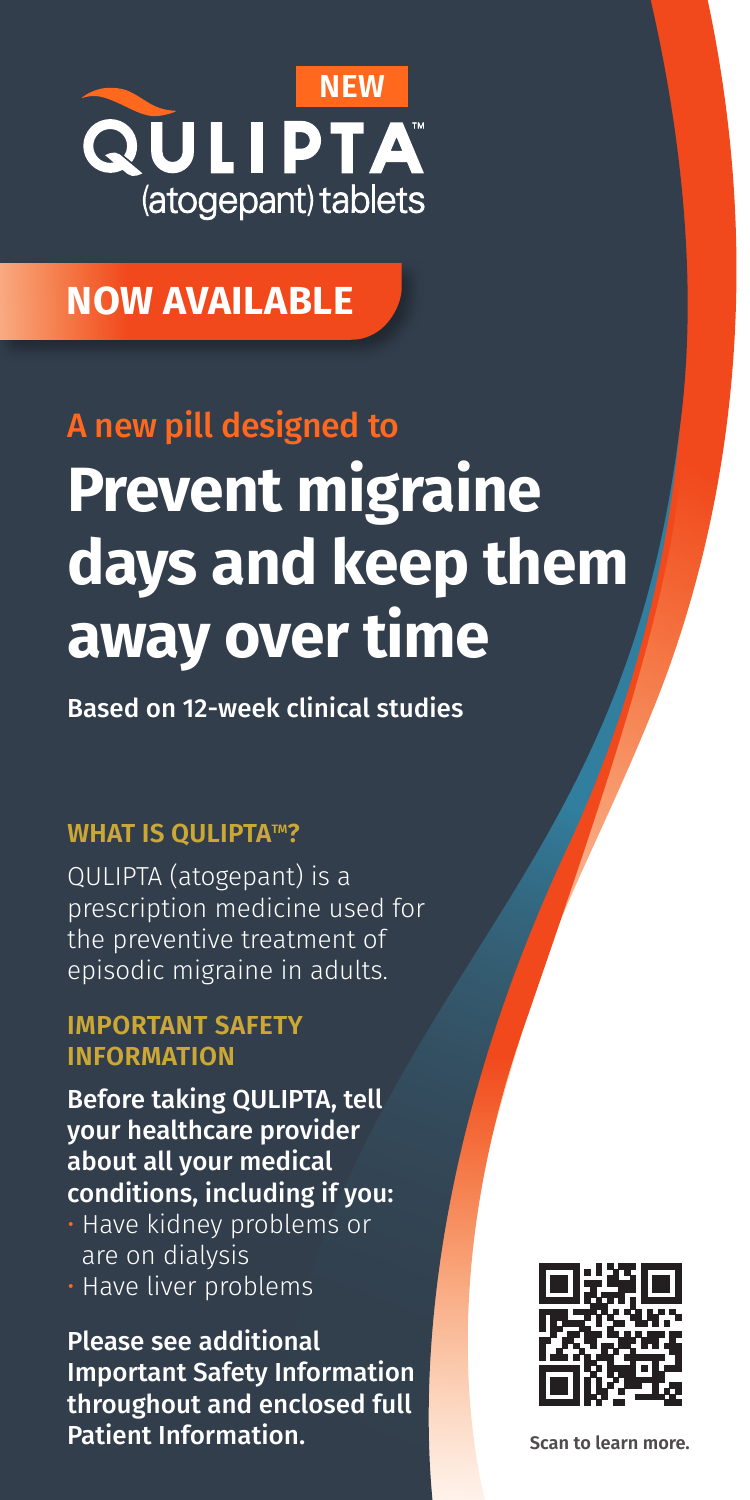# **Discover what's possible with QULIPTA™ made simple**

Migraine is more than just a headache and can **Enroll in** *QULIPTA Complete* **today** affect everyone differently.<br> *and example* 

#### **Did you know? patients can pay as little as \$0 per m** you know?



Your body has a key **protein that is believed Qulipta.com/savings** to be a cause of **to visit attacks** to visit  $\mathbb{Z}$ 



**QULIPTA was the change of discontinuance with the change of the change of the change of the change of the cha s** specifically designed **with this in mind** including monthly may apply may apply the full Terms and the full Terms and the full Terms and the full Terms  $\blacksquare$  snacifically designed  $\blacksquare$ visit http://www.abbrie.com/



# **QULIPTA prevents migraine days**

QULIPTA is clinically proven to:



### **Prevent migraine days**

A majority of people experienced a 50% or more reduction in monthly migraine days over a 12-week period



### **Keep migraine days away over time**

QULIPTA significantly reduced monthly migraine days over a 12-week period



**Help you get back to what matters** QULIPTA reduced how often migraine impacted work or daily activities

**Learn about the science behind QULIPTA**

### **IMPORTANT SAFETY INFORMATION (cont.)**

Before taking QULIPTA, tell your healthcare provider about all your medical conditions, including if you (cont.):

- Are pregnant or plan to become pregnant. It is not known if QULIPTA will harm your unborn baby
- Are breastfeeding or plan to breastfeed. It is not known if QULIPTA passes into your breast milk. Talk to your healthcare provider about the best way to feed your baby while taking QULIPTA

Please see additional Important Safety Information throughout and enclosed full Patient Information.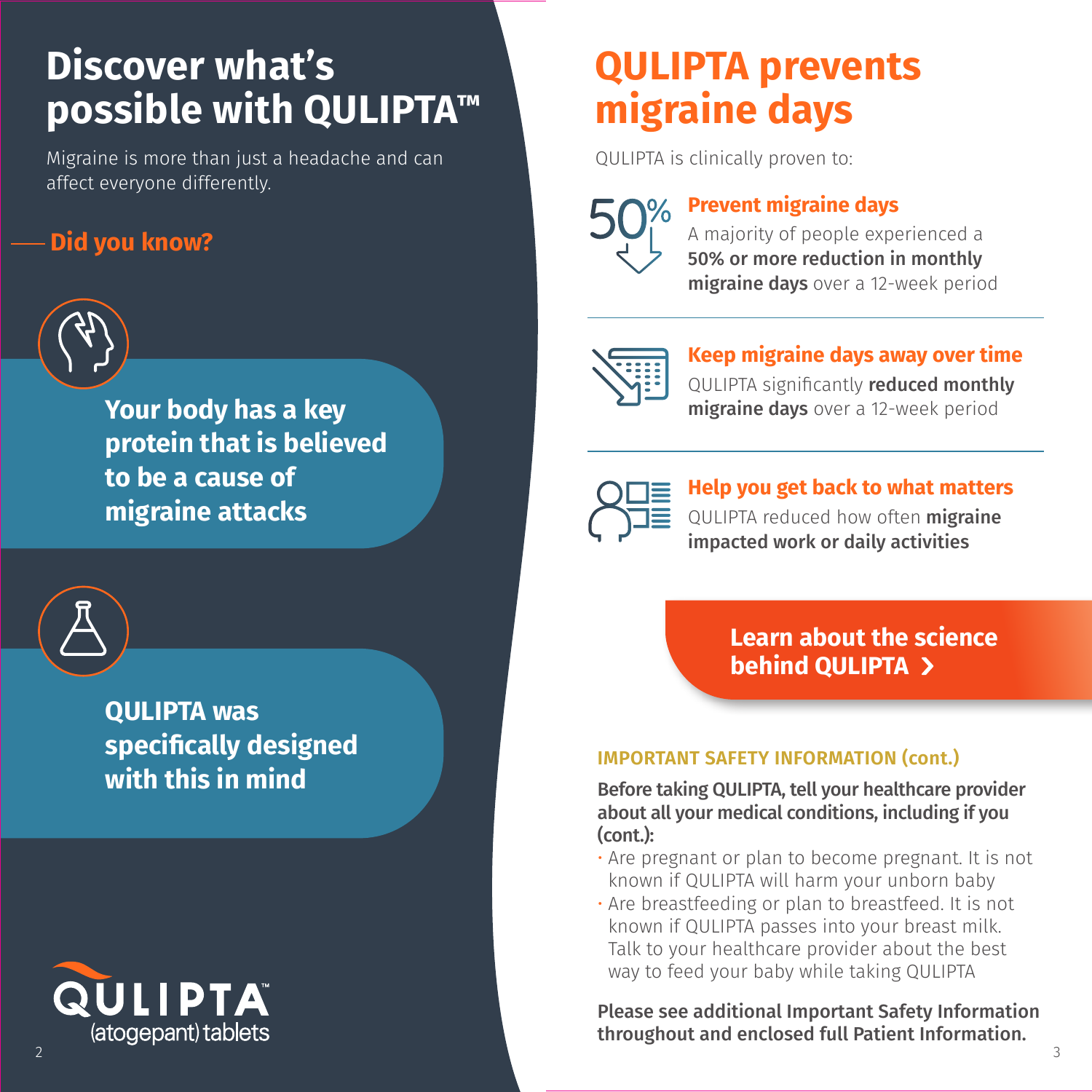# **Scientifically designed to prevent migraine days**

QULIPTA™ works to prevent migraine days by blocking calcitonin gene-related peptide (CGRP), one of the key proteins believed to cause migraine.



CGRP is **a protein within your body**



**QULIPTA blocks CGRP receptors** to prevent migraine days

# QULIPTA® (atogepant) tablets

## **Few people experienced side effects**

• In clinical studies, the most common side effects were constipation (6%), nausea (5%-9%), and fatigue (4%-6%).

### **QULIPTA is a pill that can prevent migraine days**



**Find support, resources, and more**

### **IMPORTANT SAFETY INFORMATION (cont.)**

Tell your healthcare provider about all the medicines you take, including prescription and over-the-counter medicines, vitamins, and herbal supplements. QULIPTA may affect the way other medicines work, and other medicines may affect how QULIPTA works. Your healthcare provider may need to change the dose of QULIPTA when taken with certain other medicines.

Please see additional Important Safety Information throughout and enclosed full Patient Information.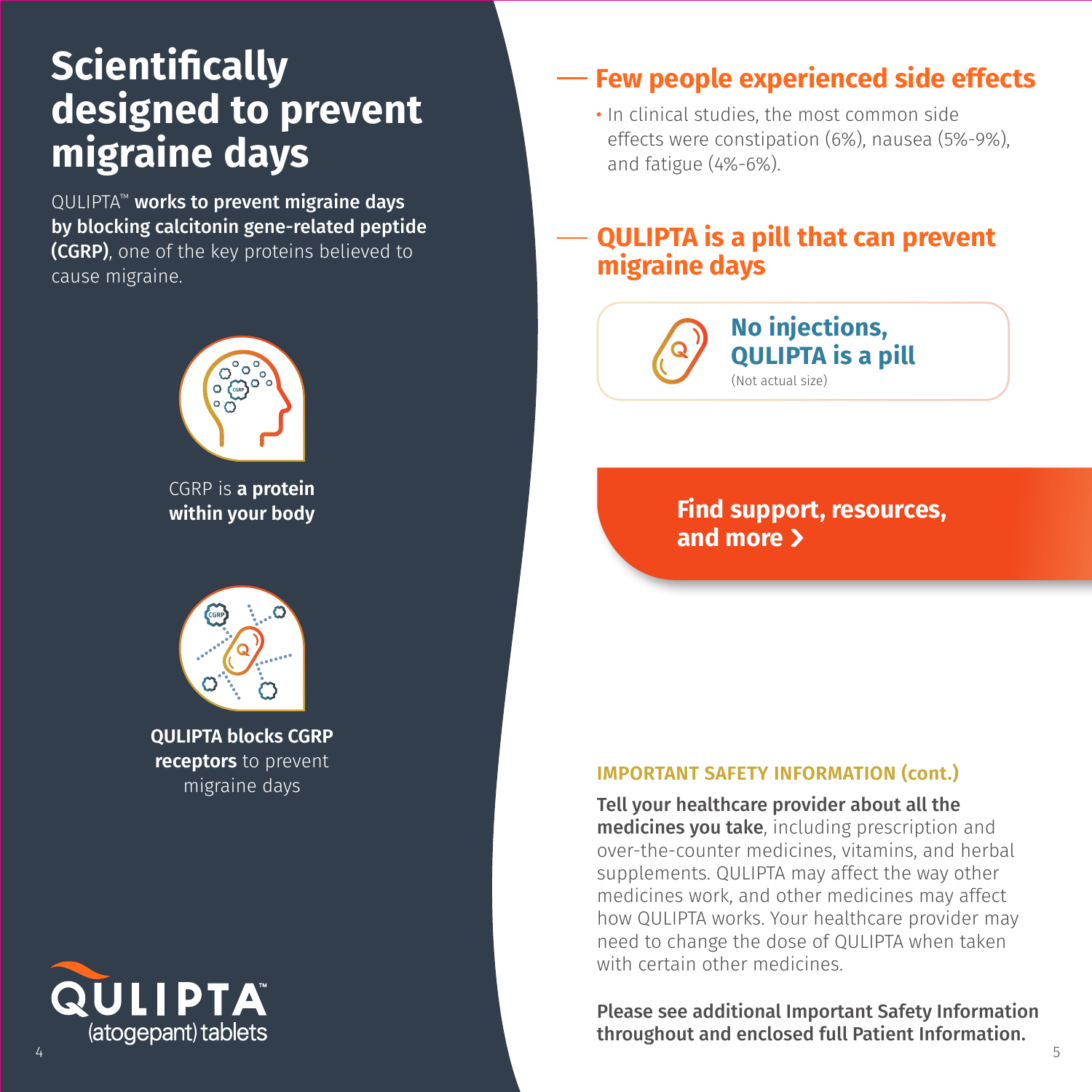# **Savings and support made simple**

**Enroll in** *QULIPTA Complete* **today and eligible, commercially insured patients can pay as little as \$0 per month for QULIPTA™\***

### **How to enroll**



**CALL 1-855-QULIPTA**

**VISIT Qulipta.com/savings**



#### **SCAN to visit Qulipta.com/savings**

Eligibility: Available to patients with commercial prescription insurance coverage for QULIPTA who meet eligibility criteria. Co-pay assistance program is not available to patients receiving prescription reimbursement under any federal, state, or government-funded insurance programs (for example, Medicare [including Part D], Medicare Advantage, Medigap, Medicaid, TRICARE, Department of Defense, or Veterans Affairs programs) or where prohibited by law. Offer subject to change or discontinuance without notice. Restrictions, including monthly maximums, may apply. For full Terms and Conditions, visit Qulipta.com/savings. This is not health insurance. To learn about AbbVie's privacy practices and your privacy choices, visit http://www.abbvie.com/privacy.html.

## **QULIPTA**<sup>COMPLETE</sup>

Start Saving and Get Support 1-855-QULIPTA | **Qulipta.com/complete** Call Monday through Friday, 8:00 am to 8:00 pm ET



# **QULIPTA prevents Talk with your migraine days healthcare provider**

Include the following 3 topics in your discussion **Prevent migraine days** QULIPTA is right for you. with your healthcare provider to determine if



02

### **Frequency**

Tell your healthcare provider how often you experience migraine attacks.

# **Keep migraine days away over time Impact**

<u>significantly reduced monthly reduced monthly reduced monthly reduced monthly reduced monthly reduced monthly reduced monthly reduced monthly reduced monthly reduced monetary reduced monetary reduced monetary reduced mone</u> bescribe daity activities that have been<br>impacted due to migraine attacks. Describe daily activities that have been

# 03

#### **Help you get back to what we get the set of the set of the set of the set of the set of the set of the set of the set of the set of the set of the set of the set of the set of the set of the set of the set of the set of t Severity**

Buds in you can colerate your imigrant attacks and go about your daily activities. Discuss if you can tolerate your migraine

## **Learn about the science Keep the conversation going at behind QULIPTA Qulipta.com/discuss**

You are encouraged to report negative side effects of prescription drugs to the FDA. **Visit www.fda.gov/ medwatch** or call 1-800-FDA-1088.

If you are having difficulty paying for your medicine, AbbVie may be able to help. Visit **AbbVie.com/** myAbbVieAssist to learn more. way to feed your baby while taking  $\mathcal{L}_{\mathcal{A}}$ 

Please see Important Safety Information throughout<br>and enclosed full Patient Information. and enclosed full Patient Information.